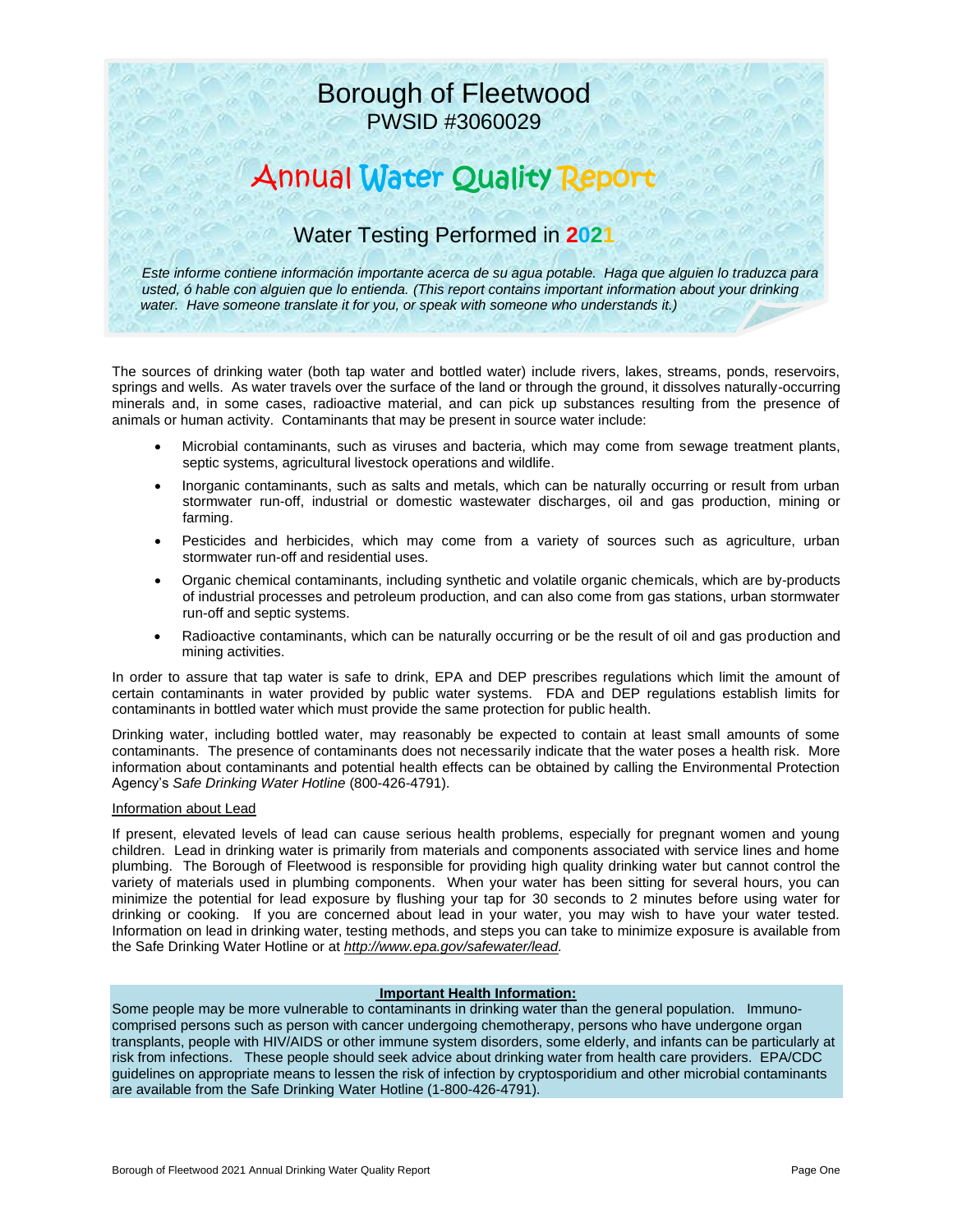#### **2021 Annual Drinking Water Quality Report of the Borough of Fleetwood**

We are pleased to present to you this year's Annual Drinking Water Quality Report. We routinely monitor for constituents in your drinking water according to Federal and State Laws. The table shows the results of this monitoring for the period of January 1<sup>st</sup> to December 31<sup>st</sup>, 2021. The State allows us to monitor for some contaminants less than once per year because the concentrations of these contaminants do not change frequently. Some of our data is from prior years in accordance with the Safe Water Drinking Act. The date has been noted on the sampling results table.

Our water source comes from 4 wells in Ruscombmanor Township, 1 well in Richmond Township and 2 wells in Fleetwood Borough.

If you have any questions about this report or concerning your water utility, please contact our Water Commissioner, Craig Conradat the Borough office 610-944-8220. We want our valued customers to be informed about their water quality. If you want to learnmore, please attend our regularly scheduled monthly meetings. They are held on the second Monday of every month at 6:30pm in the Community Center at 110 W. Arch Street, Fleetwood, PA.

| <b>CONTAMINANT</b><br>(unit of measurement)                                                                 | <b>MCL</b> in<br><b>CCR</b><br>Units                     | <b>MCLG</b>    | <b>Level Detected</b>                       | <b>Range of Detections Sample Date</b> |                    |           |   | <b>Violation</b><br>Y/N | <b>Sources of Contamination</b>               |
|-------------------------------------------------------------------------------------------------------------|----------------------------------------------------------|----------------|---------------------------------------------|----------------------------------------|--------------------|-----------|---|-------------------------|-----------------------------------------------|
| <b>Chemical Contaminants</b>                                                                                |                                                          |                |                                             |                                        |                    |           |   |                         |                                               |
| Nitrate (ppm)                                                                                               | 10                                                       | 10             | 1.58                                        | $1.36 - 1.87$                          |                    | 2/2021    |   | N                       | Runoff from fertilizer use                    |
| Fluoride (ppm)*                                                                                             | $\overline{2}$                                           | 2              | 0.48                                        | $0.41 - 0.53$                          |                    | 3/2021    | N |                         | Water additive which promotes<br>strong teeth |
| Haloacetic Acids<br>(HAA5) (ppb)                                                                            | 60                                                       | n/a            | 6.06                                        | 2.33-9.79                              |                    | 8/12/2021 | N |                         | Byproduct of drinking water<br>disinfection.  |
| Trihalomethanes<br>(TTHMs) (ppb)                                                                            | 80                                                       | n/a            | 24.4                                        | $3.0 - 45.7$                           |                    | 8/12/2021 | N |                         | Byproduct of drinking water<br>chlorination   |
| Barium (ppm)                                                                                                | $\overline{2}$                                           | $\overline{2}$ | 0.03                                        | $0.017 - 0.4$                          |                    | 3/2021    | N |                         | Erosion of natural deposits                   |
| Chromium (ppb)                                                                                              | 100                                                      | 100            | 1.67                                        | $1 - 2$                                |                    | 3/10/2021 | N |                         | Erosion of natural deposits                   |
| Gross Alpha (pCi/L)                                                                                         | 15                                                       | 0              | 0.606                                       | N/A                                    |                    | 2/20/2018 | N |                         | Erosion of natural deposits                   |
| <b>Combined Radium</b><br>(pCi/L)                                                                           | 5                                                        | $\mathbf 0$    | 0.788                                       | N/A                                    |                    | 2/20/2018 | N |                         | Erosion of natural deposits                   |
| <b>Combined Uranium</b><br>(ug/L)                                                                           | 30                                                       | $\Omega$       | 0.998                                       | N/A                                    |                    | 2/20/2018 | N |                         | Erosion of natural deposits                   |
| *EPA's MCL for fluoride is 4 ppm. However, Pennsylvania has set a lower MCL to better protect human health. |                                                          |                |                                             |                                        |                    |           |   |                         |                                               |
| <b>Entry Point Disinfectant Residual</b>                                                                    |                                                          |                |                                             |                                        |                    |           |   |                         |                                               |
| <b>Contaminant</b>                                                                                          | <b>Minimum</b><br><b>Disinfectant</b><br><b>Residual</b> |                | <b>Lowest Level</b><br><b>Detected</b>      | <b>Range of Detections Sample Date</b> |                    |           |   | <b>Violation</b><br>Y/N | <b>Sources of Contamination</b>               |
| Chlorine EP 101 (ppm)                                                                                       |                                                          | 0.4            | 0.804                                       | 0.804-1.95                             |                    | 2/2/2021  | N |                         | Water additive used to control<br>microbes.   |
| Chlorine EP 103 (ppm)                                                                                       | 0.4                                                      |                | 0.57                                        | $0.57 - 3.8$                           |                    | 2/14/2021 |   | N                       | Water additive used to control<br>microbes.   |
| Chlorine EP 104 (ppm)                                                                                       | 0.4                                                      |                | 0.40                                        | $0.4 - 1.88$                           |                    | 3/7/2021  |   | N                       | Water additive used to control<br>microbes.   |
| <b>Lead and Copper</b>                                                                                      |                                                          |                |                                             |                                        |                    |           |   |                         |                                               |
| <b>Contaminant</b>                                                                                          | <b>Action</b><br>Level<br>(AL)                           | <b>MCLG</b>    | 90 <sup>th</sup> Percentile<br><b>Value</b> | # of Sites above AL<br>of Total Sites  | <b>Sample Date</b> |           |   | <b>Violation</b><br>Y/N | <b>Sources of Contamination</b>               |
| Copper* (ppm)                                                                                               | 1.3                                                      | 1.3            | 0.646                                       | 0 out of 24                            |                    |           |   | N                       | Corrosion of household plumbing               |
| Lead* (ppb)                                                                                                 | 15                                                       | $\mathbf 0$    | $\Omega$                                    | $0$ out of $24$                        |                    | 2019      |   | N                       | Corrosion of household plumbing               |
|                                                                                                             |                                                          |                |                                             |                                        |                    |           |   |                         |                                               |